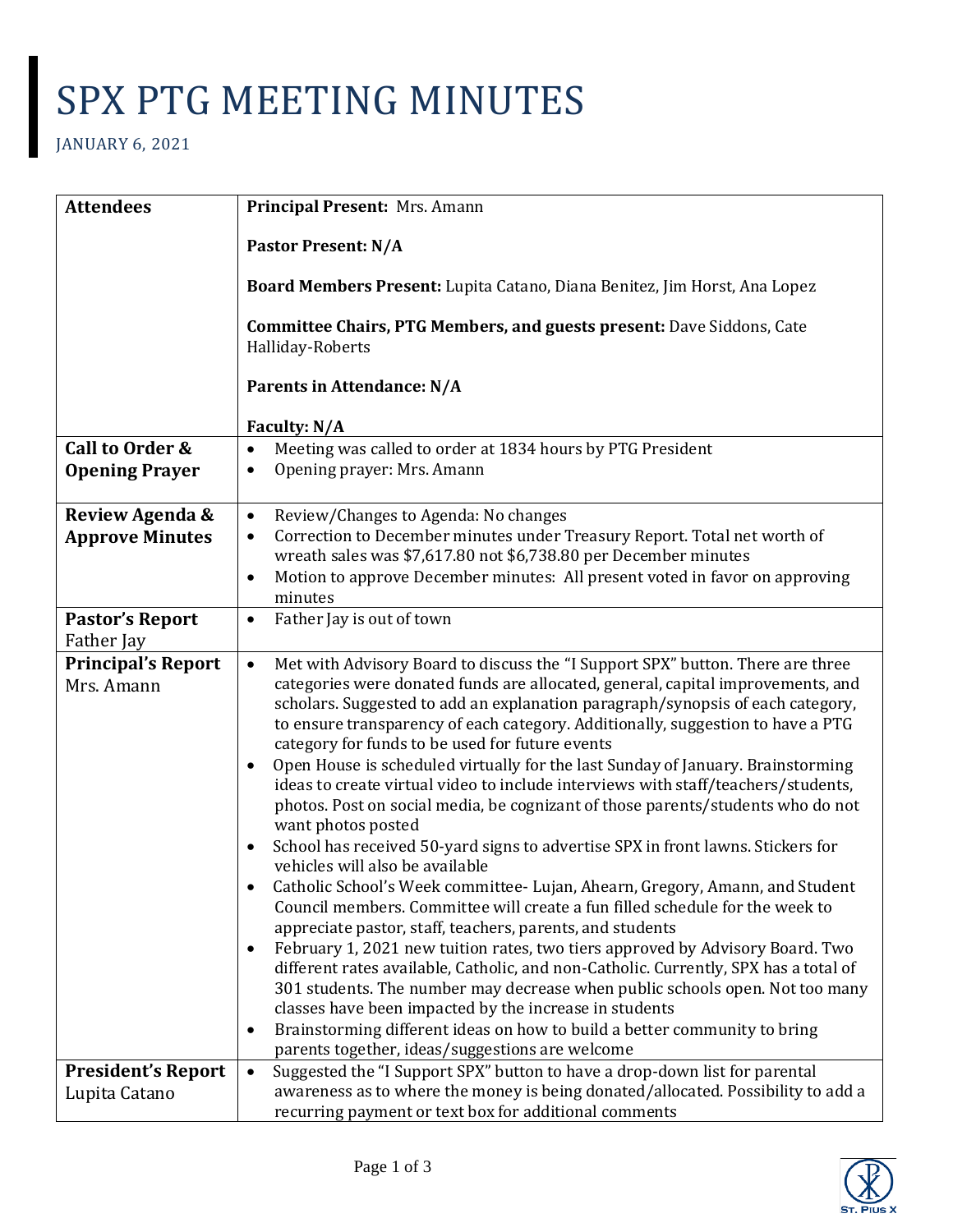## SPX PTG MEETING MINUTES

JANUARY 6, 2021

|                                      | Tile painting fundraiser, 300 hundred tiles donated for alumni/parents/students<br>$\bullet$                         |
|--------------------------------------|----------------------------------------------------------------------------------------------------------------------|
|                                      | to purchase. Price for tile is still being considered. Considered location to                                        |
|                                      | install/place tiles on brick wall of Patriot Park and/or Preschool facing parking                                    |
|                                      | lot. Waiting on approval from Father Jay and Mrs. Amann                                                              |
|                                      | Discussed the approval and refund process for receipts. Suggesting to Advisory                                       |
|                                      | Board to amend by-laws. In the past only a photo was taken of the receipt and was                                    |
|                                      | sent to Mrs. Lopez for payment approval. The previous purchase of the inflatables                                    |
|                                      | took over two weeks to be reimbursed by Mrs. Lopez. The current process is to fill                                   |
|                                      | out reimbursement/refund form, make a copy of the receipt to be sent to PTG                                          |
|                                      | (President, Vice President, Treasurer, and Secretary) and Father Jay/Mrs. Amann                                      |
|                                      | for approval. Any amount under \$500.00, PTG President can approve                                                   |
|                                      | Receipts show that there is a photo booth, camera, and printer that were<br>$\bullet$                                |
|                                      | purchased with PTG funds, items are not able to be located                                                           |
|                                      | Social media Facebook and Instagram will be continuously updated by FIA<br>$\bullet$                                 |
|                                      | coordinator. Coordinator will be given rights to update; Father Jay must approve                                     |
|                                      | all events/photos before posting. There is a list of students who parents prohibit                                   |
|                                      | photos to be posted on social media that will be shared with FIA coordinator                                         |
| <b>Vice President's</b>              | Toy drive was a success, over 250 toys collected. Majority of the toys were sent to<br>$\bullet$                     |
| <b>Report</b>                        | Castle Park Elementary School and were distributed to students. Fourteen of the                                      |
| Diana Benitez                        | toys were donated to foster families in the Inter Faith Shelter Network                                              |
|                                      | Expenses for Christmas photograph printing totaled \$20.00, frame donation                                           |
|                                      | \$150.00, the rest of the expenses were paid by PTG funds                                                            |
|                                      | Ice cream truck point of contact "Danny" stated that SPX students were polite and<br>$\bullet$                       |
|                                      | kind                                                                                                                 |
| <b>Treasurer's Report</b>            | PTG Fee, net profit \$9,870.00<br>$\bullet$                                                                          |
| Jim Horst                            | Wreath sales, net profit \$7,617<br>$\bullet$                                                                        |
|                                      | El Pollo Grill fundraiser November/December, net profit \$1,088.58<br>$\bullet$                                      |
|                                      | "I Support SPX" button November/have not received December total-net profit<br>$\bullet$                             |
|                                      | \$1,040.00                                                                                                           |
|                                      | Kona Ice for Trunk or Treat, net profit \$138.00, still waiting for day of sales check<br>which should total \$26.25 |
|                                      | General donations from Cal Ind Supply for holiday inflatables, \$500.00<br>$\bullet$                                 |
|                                      | Amazon Smile amount collected November/have not received December total, net                                         |
|                                      | profit \$78.25. Amazon Smile program maybe taken back by Father Jay. Need to                                         |
|                                      | inquire on the frequency of payment from Amazon Smile, Box Tops, and Ralph's                                         |
|                                      | Used uniform sales-\$615.00                                                                                          |
|                                      | Expenditures- \$274.02 for holiday inflatables, \$21.34 toy drive photo printing                                     |
|                                      | Total net income as of 12/09/20, \$20,790.12                                                                         |
|                                      | Computers to be used by PTG members (three computers, Office 365,<br>$\bullet$                                       |
|                                      | approximately \$800-\$900 including tax) same as student computers (returned to                                      |
|                                      | school when not used by PTG), researched Best Buy, plan to be presented to                                           |
|                                      | <b>Advisory Board</b>                                                                                                |
|                                      |                                                                                                                      |
| <b>Secretary Report</b><br>Ana Lopez | <b>NTR</b><br>$\bullet$                                                                                              |